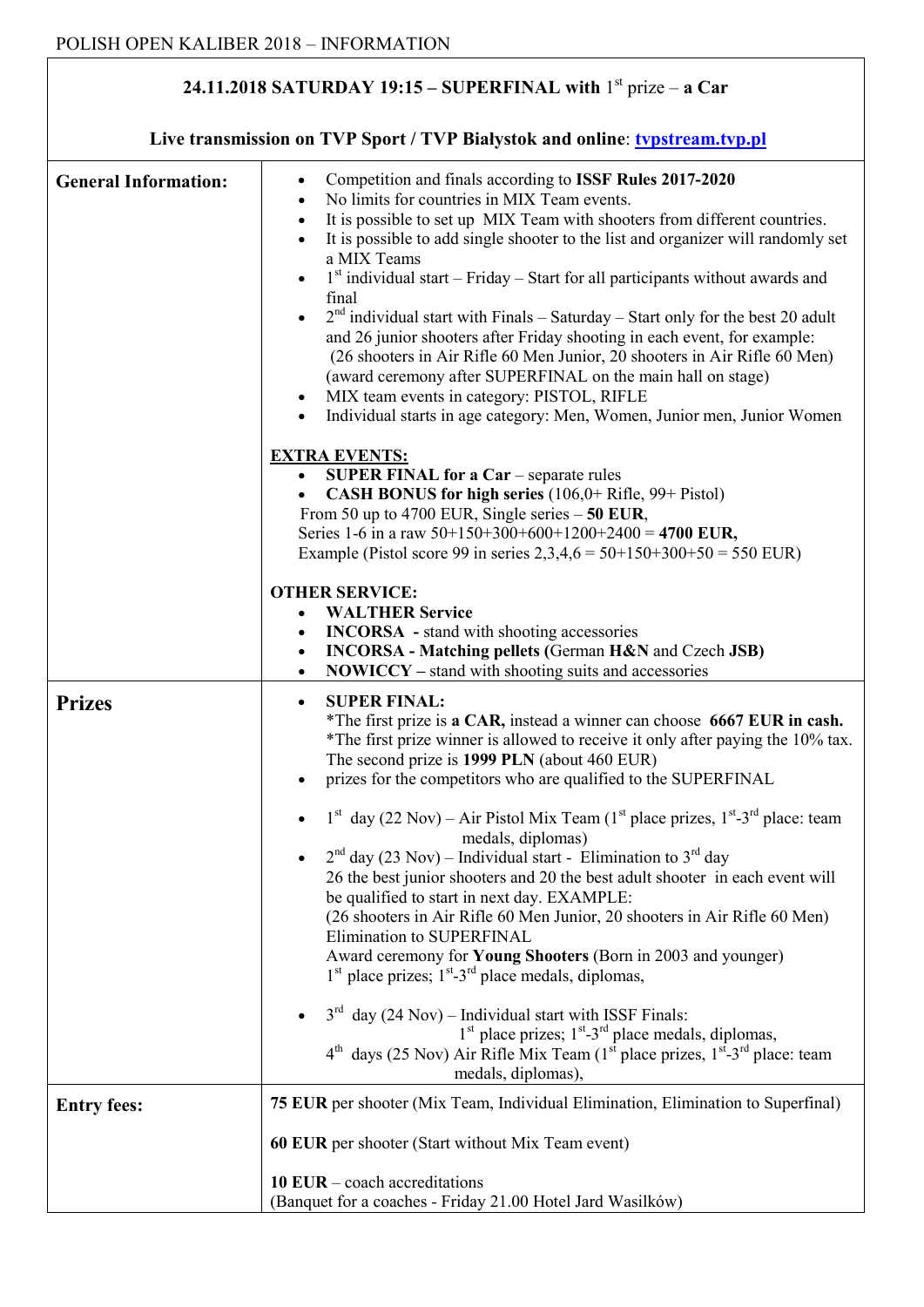| <b>Accommodation:</b><br>Organizer provide free<br>transport between hotels<br>and shooting range. | 1. **** Hotel Cristal Białystok (in City Center, 5 km from shooting range)<br>Single room $-72$ EUR per night (with breakfast)<br><b>Double room <math>-90</math> EUR</b> per night (with breakfast)<br>2. **Hotel Turkus Białystok<br>(2,7 km from City Center, 8 km from shooting range)<br><b>Double room - 50 EUR</b> per night (with breakfast)<br>Triple room $-65$ EUR per night (with breakfast)<br>Optional: Dinner - 5 EUR<br>3. *Hotel complex Jard "Nad Zalewem"- Wasilków<br>(8 km from City Center, 11 km from shooting range)<br>Single or Double room $-25$ EUR per night |
|----------------------------------------------------------------------------------------------------|-------------------------------------------------------------------------------------------------------------------------------------------------------------------------------------------------------------------------------------------------------------------------------------------------------------------------------------------------------------------------------------------------------------------------------------------------------------------------------------------------------------------------------------------------------------------------------------------|
|                                                                                                    | Triple room $-35$ EUR per night<br>Quadruple room $-45$ EUR per night<br>Optional: Breakfast / Dinner - 4 EUR.                                                                                                                                                                                                                                                                                                                                                                                                                                                                            |
| <b>Meals:</b>                                                                                      | All meals must be order by: Entry Form PO2018<br>All breakfast and dinners you can eat in chosen hotel.                                                                                                                                                                                                                                                                                                                                                                                                                                                                                   |
|                                                                                                    | <b>LUNCH</b> in lunchroom connected with sports hall $-4$ <b>EUR</b>                                                                                                                                                                                                                                                                                                                                                                                                                                                                                                                      |
| <b>Transportation:</b><br>Air guns – permission is<br>not required.                                | Nearest airports: Warsaw Chopin and Warsaw Modlin (200km from Białystok)<br>From airport to Białystok you can get by Train (intercity.pl) or regular buses,<br>tickets available on websites: plusbus.pl, zakexpress.com.pl                                                                                                                                                                                                                                                                                                                                                               |
|                                                                                                    | Private Bus (two sizes: max 50 or max 20 person)<br>Example cost: 20 person bus $-600$ EUR (Airport $-$ Hotel $-$ Airport)<br>Transportation between hotels and shooting range is provided by Organizer for<br>teams which booked hotel by official Entry Form.                                                                                                                                                                                                                                                                                                                           |
| <b>Fees, accommodation</b><br>and alimentation                                                     | The participants pay all the costs of travel, accommodation, entry fees, ect.<br>All payments by cash [EUR or PLN] in competition office                                                                                                                                                                                                                                                                                                                                                                                                                                                  |
|                                                                                                    | The honorarium for referees and staff, as well as all expenses connected to the<br>technical equipment and prizes, are covered by the Organizer.                                                                                                                                                                                                                                                                                                                                                                                                                                          |
| <b>Applications:</b>                                                                               | 1. Personal and group applications, MIX Team, HOTEL and meals reservation<br>on official file: Entry Form PO2018 should be send on email:                                                                                                                                                                                                                                                                                                                                                                                                                                                 |
| (Registration)                                                                                     | kaliberopen@gmail.com<br>before 31st October 2018, 12:00PM                                                                                                                                                                                                                                                                                                                                                                                                                                                                                                                                |
| Email:                                                                                             | Entry Form is exemplary filled, please delete it before send.<br>In position "other request" write number of coach to accreditations who will take part<br>in official coach banquet in Friday evening.                                                                                                                                                                                                                                                                                                                                                                                   |
| kaliberopen@gmail.com                                                                              |                                                                                                                                                                                                                                                                                                                                                                                                                                                                                                                                                                                           |
| deadline:                                                                                          | 2. MIX team should be chosen from shooters who was registered to competition.<br>For the teams connected from a different federation or clubs - MIX team form.<br>send on email: kaliberopen@gmail.com before 31st October 2018, 12:00PM                                                                                                                                                                                                                                                                                                                                                  |
| <b>31st October 2018</b>                                                                           | Contact person: Adam Pogorzelski<br>mobile: +48 509669237 (English / Polish) adampogorzelski88@gmail.com                                                                                                                                                                                                                                                                                                                                                                                                                                                                                  |
|                                                                                                    | <b>ATTENTION!</b><br>In case when a person has applied for the competition but will not arrive, the<br>club / federations is obliged to pay penalty for this person.<br>Penalty for a competitor - 50 EUR and the first hotel night.<br>Penalty for other person - price for the first hotel night $(ZSR - 3$ nights)<br>*Final correction and start list verification to 14.11.2018, 12PM,<br>after this term any correction only with penalty 25 EUR                                                                                                                                    |